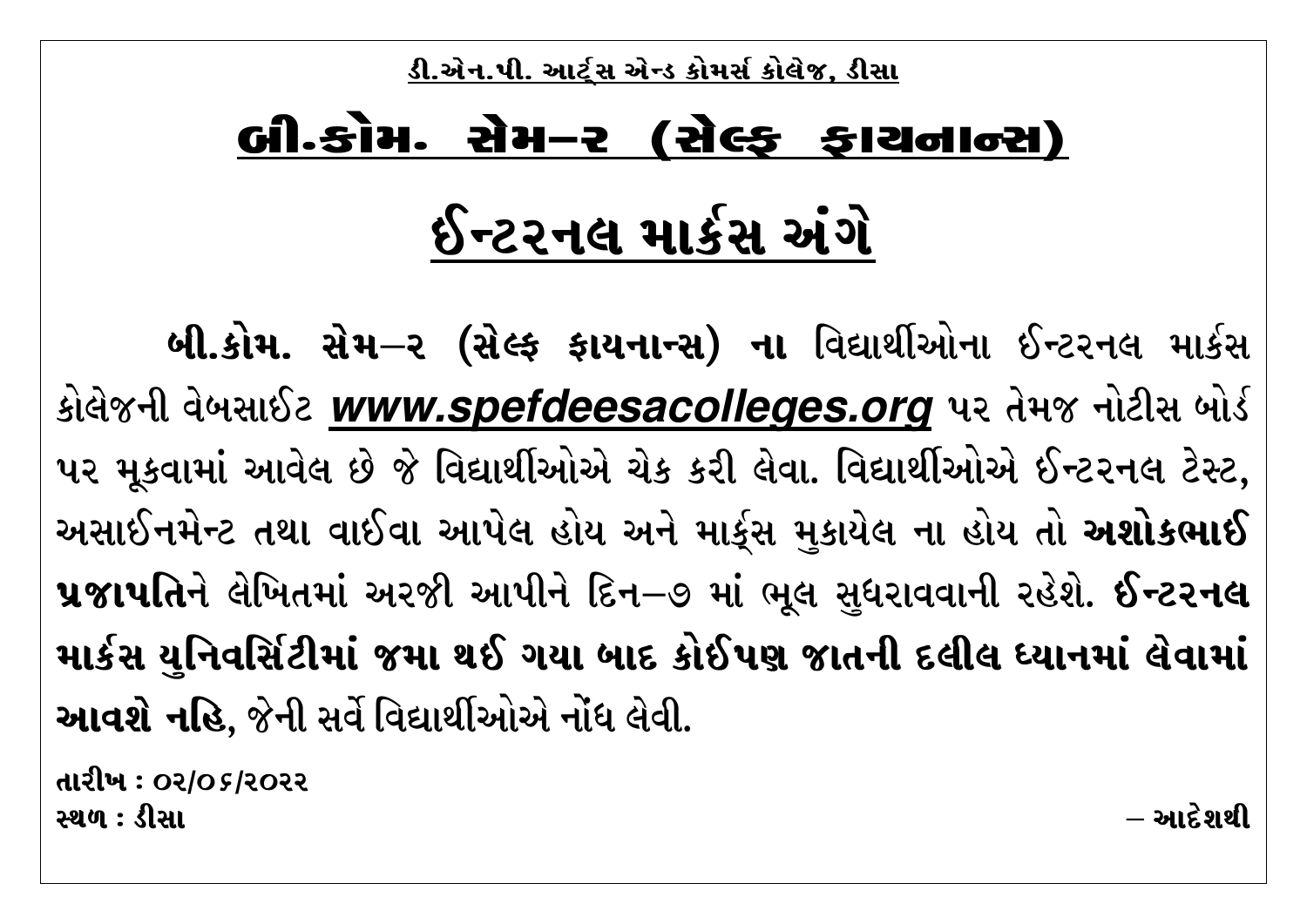## **DNP ARTS & COMMERCE COLLEGE, DEESA INTERNAL MARKS - MAR-JUN-2022** B.COM. SEM - 2 (SELF FINANCE)

|             |                                        |            |            |               | ,<br>BUS. | FIN.   | OPR.   | GEN. | FUN.   |
|-------------|----------------------------------------|------------|------------|---------------|-----------|--------|--------|------|--------|
| <b>ROLL</b> | <b>NAME</b>                            | <b>ECO</b> | <b>FMM</b> | <b>ACC-II</b> | COR.      | ACC-II | RES.   | INS. | ENT-II |
| NO.         |                                        | CC105      | CC106      | CC107         | CC108     | CE102A | SE102B | FC-A | $SS-B$ |
|             | OUT OF $\rightarrow$                   | 30         | 30         | 30            | 30        | 30     | 30     | 50   | 50     |
|             | 1001 ADWANI TANYA PRAKASHKUMAR         | 25         | 22         | 25            | 23        | 24     | 24     | 31   | 33     |
|             | 1002 ANSARI MOHMADDANISH DILSHADAHMAD  | 25         | 20         | 23            | 21        | 24     | 24     | 37   | 32     |
|             | 1003 BANAWALA KUSHIL BHADRESHBHAI      | 26         | 20         | 19            | 21        | 20     | 22     | 30   | 25     |
|             | 1004 BHAKHARIYA KINNARI HASMUKHBHAI    | 26         | 22         | 21            | 25        | 25     | 24     | 31   | 29     |
|             | 1005 BRAHMBHATT KRIMA SANJAYKUMAR      | 27         | 24         | 21            | 25        | 23     | 27     | 38   | 37     |
|             | 1006 CHAUHAN BHUPENDRASINH TILOKSINH   | 22         | 18         | 15            | 22        | 19     | 21     | 37   | 37     |
|             | 1007 DAXINI KUNAL VINODKUMAR           | 18         | 17         | 16            | 20        | 19     | 18     | 25   | 24     |
|             | 1008 DEVDA PRITIBEN KIRANKUMAR         | 23         | 21         | 19            | 23        | 21     | 23     | 35   | 37     |
|             | 1009 FULWANI HARSHITA DILIPBHAI        | 24         | 23         | 20            | 24        | 25     | 27     | 39   | 44     |
|             | 1010 HERUWALA KRISHNA VIMALKUMAR       | 24         | 25         | 21            | 22        | 20     | 25     | 38   | 41     |
|             | 1011 JJAIN DHARMIK RAJMAL              | 21         | 20         | 19            | 22        | 17     | 18     | 35   | 24     |
|             | 1012 JOSHI ANKIT MAHESHKUMAR           | 21         | 20         | 19            | 22        | 17     | 18     | 28   | 29     |
|             | 1013 JJOSHI JAINAM SHIVARAMBHAI        | 24         | 22         | 22            | 22        | 20     | 20     | 36   | 35     |
|             | 1014 JOSHI KIRANBEN RANABHAI           | 28         | 22         | 24            | 24        | 26     | 25     | 33   | 28     |
|             | 1015 JOSHI SEJALBEN PURASHOTAMBHAI     | 24         | 25         | 25            | 24        | 23     | 24     | 33   | 34     |
|             | 1016 KHATRI ANJALIBEN MUKESHBHAI       | 27         | 24         | 24            | 25        | 26     | 25     | 37   | 43     |
|             | 1017 KHATRI BHAVESH ISHWARBHAI         | 25         | 22         | 21            | 23        | 24     | 21     | 34   | 37     |
|             | 1018 KHATRI DHRUV VINOD                | 21         | 16         | 16            | 21        | 19     | 21     | 33   | 23     |
|             | 1019 KHATRI EKTABEN NANDKISHOR         | 28         | 23         | 25            | 25        | 26     | 25     | 32   | 33     |
|             | 1020 KHATRI PRACHI DILIPBHAI           | 26         | 24         | 24            | 23        | 26     | 25     | 34   | 33     |
|             | 1021 KHATRI YOGESH MAHENDRABHAI        | 22         | 22         | 20            | 21        | 20     | 19     | 32   | 35     |
|             | 1022 KIRI AYUSHI RAJESHBHAI            | 23         | 23         | 17            | 25        | 19     | 19     | 26   | 29     |
|             | 1023 MAHESHWARI HIMANSHU AMRITLAL      | 24         | 24         | 25            | 25        | 25     | 27     | 36   | 41     |
|             | 1024 MAHESHWARI KRISHNABEN JAGDISHBHAI | 24         | 23         | 20            | 22        | 22     | 23     | 36   | 41     |
|             | 1025   MALI KIRANBHAI UDAJI            | 23         | 19         | 18            | 23        | 26     | 25     | 34   | 41     |
|             | 1026 BAROT YASH BHARATBHAI             | 25         | 21         | 21            | 25        | 23     | 23     | 32   | 37     |
|             | 1027 MALI SANSKAR RAJUBHAI             | 20         | 17         | 16            | 20        | 19     | 20     | 37   | 31     |
|             | 1028   MALI URMILABEN BHAVESHBHAI      | 26         | 24         | 23            | 25        | 25     | 23     | 36   | 36     |
|             | 1029 MEMAN JINNATBANU FAJALMAHAMMAD    | 25         | 21         | 18            | 23        | 22     | 21     | 31   | 31     |
|             | 1030 MEMAN MOHMADSAJIL JAVIDHUSEN      | 25         | 21         | 23            | 22        | 26     | 26     | 36   | 35     |
|             | 1031   MEVADA SHIDDHI ASHOKBHAI        | 27         | 23         | 25            | 24        | 28     | 23     | 38   | 36     |
|             | 1032 MISTRI BINDU HIRABHAI             | 24         | 23         | 22            | 25        | 24     | 25     | 34   | 36     |
|             | 1033   MODH HIMANSHIBEN DIVYAKANTBHAI  | 26         | 25         | 28            | 24        | 25     | 25     | 33   | 38     |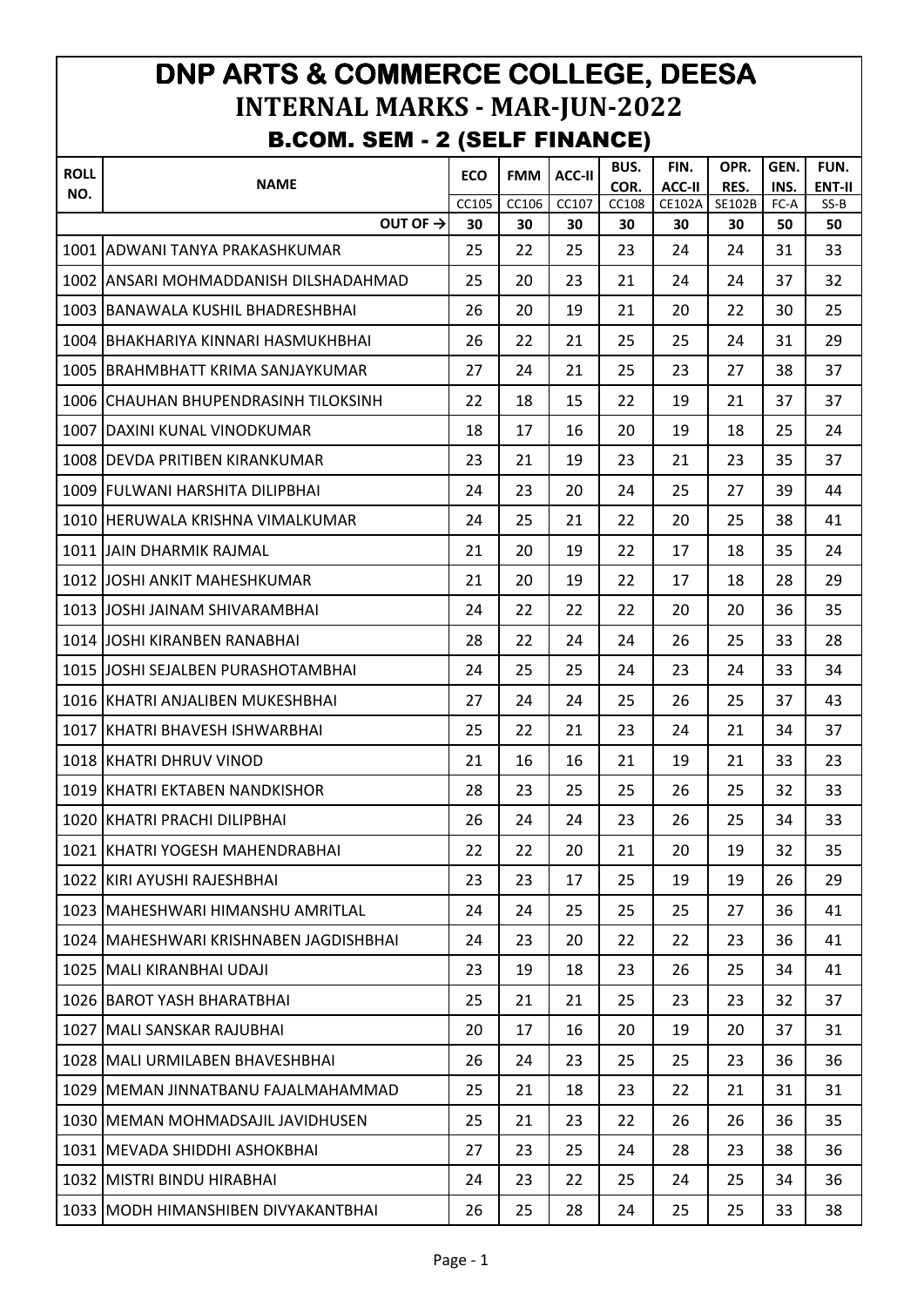## **DNP ARTS & COMMERCE COLLEGE, DEESA INTERNAL MARKS - MAR-JUN-2022** B.COM. SEM - 2 (SELF FINANCE)

| <b>ROLL</b> | <b>NAME</b>                            | <b>ECO</b> | <b>FMM</b>     | <b>ACC-II</b>  | BUS.<br>COR. | FIN.<br>ACC-II | OPR.<br>RES. | GEN.<br>INS. | FUN.<br><b>ENT-II</b> |
|-------------|----------------------------------------|------------|----------------|----------------|--------------|----------------|--------------|--------------|-----------------------|
| NO.         |                                        | CC105      | CC106          | CC107          | CC108        | CE102A         | SE102B       | FC-A         | $SS-B$                |
|             | OUT OF $\rightarrow$                   | 30         | 30             | 30             | 30           | 30             | 30           | 50           | 50                    |
|             | 1034 NAI PRASHANT PRAKASHBHAI          | 25         | 20             | 20             | 23           | 25             | 23           | 34           | 32                    |
|             | 1035 PADHIYAR AYUSH PRAVINKUMAR        | 24         | 23             | 21             | 23           | 23             | 26           | 37           | 40                    |
|             | 1036 PAREKH NIDHIBEN PIYUSHBHAI        | 23         | 20             | 19             | 23           | 21             | 22           | 34           | 35                    |
|             | 1037   PARJAPATI NANDANEEBEN MOHANBHAI | 25         | 23             | 23             | 24           | 24             | 26           | 33           | 31                    |
|             | 1038 PARMAR YUVRAJSINH ASHOKSINH       | 22         | 22             | 17             | 23           | 19             | 20           | 34           | 24                    |
|             | 1039 IPATEL PRATHAM VIJAYBHAI          | <b>CAN</b> | CAN            | <b>CAN</b>     | <b>CAN</b>   | <b>CAN</b>     | <b>CAN</b>   | <b>CAN</b>   | <b>CAN</b>            |
|             | 1040   PATEL REENABEN VINODBHAI        | 23         | 20             | 19             | 21           | 20             | 21           | 33           | 31                    |
|             | 1041 PATEL VIDHI SATISHBHAI            | 25         | 24             | 20             | 25           | 21             | 25           | 31           | 32                    |
|             | 1042 POKAR SHAKTIBEN MOHANBHAI         | 23         | 24             | 22             | 24           | 23             | 22           | 26           | 31                    |
|             | 1043 PRAJAPATI AMISHABEN MUKESHBHAI    | 24         | 21             | 19             | 23           | 23             | 23           | 29           | 37                    |
|             | 1044 PRAJAPATI PRITIBEN OMPRAKASHBHAI  | 23         | 25             | 20             | 22           | 26             | 20           | 37           | 36                    |
|             | 1045   PRAJAPATI VIPULBHAI VINODBHAI   | 22         | 23             | 21             | 20           | 24             | 21           | 32           | 24                    |
|             | 1046 RABARI KAJALBEN JIVRAJBHAI        | 23         | 26             | 22             | 23           | 25             | 24           | 37           | 35                    |
|             | 1047 RABARI NEHALBEN JAGDISHBHAI       | 27         | 26             | 23             | 26           | 28             | 27           | 38           | 42                    |
|             | 1048 RAVAL MITTAL YOGESHKUMAR          | 26         | 23             | 22             | 24           | 21             | 23           | 32           | 31                    |
|             | 1049 SADHU KIRANKUMAR DASHARATHDAS     | 21         | 20             | 22             | 19           | 21             | 24           | 30           | 27                    |
|             | 1050 SAINI HONEY ASHOKBHAI             | 22         | 20             | 19             | 24           | 20             | 20           | 33           | 26                    |
|             | 1051 SHAH JAINAM RAMESHKUMAR           | 22         | 19             | 19             | 20           | 16             | 18           | 19           | 22                    |
|             | 1052 SHAH ZIL NILESHBHAI               | 23         | 20             | 19             | 21           | 19             | 22           | 31           | 26                    |
|             | 1053 SOLANKI HARSHKUMAR YOGESHBHAI     | 27         | 23             | 22             | 24           | 21             | 26           | 39           | 34                    |
|             | 1054 SOLANKI HONEY HARSHADKUMAR        | 26         | 24             | 23             | 24           | 20             | 25           | 38           | 31                    |
|             | 1055 SOLANKI JAGDISHKUMAR BHIKHALAL    | 24         | 17             | 18             | 21           | 18             | 19           | 26           | 27                    |
|             | 1056 SONI DENISHA PANKAJKUMAR          | 26         | 26             | 25             | 24           | 24             | 26           | 34           | 38                    |
|             | 1057 SONI DHARMESH JAYESHBHAI          | 24         | 24             | 20             | 24           | 24             | 21           | 31           | 36                    |
|             | 1058 SONI GUDIYA GANPATBHAI            | 24         | 25             | 26             | 24           | 23             | 25           | 38           | 41                    |
|             | 1059 SONI KRISHNA SANJAYBHAI           | 22         | 23             | 19             | 20           | 18             | 25           | 39           | 29                    |
|             | 1060 SONI VARUNKUMAR UTTAMBHAI         | 21         | 16             | 19             | 20           | 18             | 21           | 30           | 24                    |
|             | 1061 SONI YASHKUMAR BHARATKUMAR        | 12         | $\overline{7}$ | $\overline{7}$ | 10           | 6              | 10           | 21           | 17                    |
|             | 1062 SUTHAR ASHISHKUMAR PUNAMCHAND     | 25         | 23             | 19             | 23           | 20             | 24           | 34           | 23                    |
|             | 1063 SUTHAR JAYESH NARSINHBHAI         | 16         | 15             | 16             | 16           | 15             | 21           | 16           | 17                    |
|             | 1064 SUTHAR KAILASHBHAI JESHABHAI      | 23         | 21             | 16             | 23           | 18             | 22           | 30           | 30                    |
|             | 1065 THAKKAR AYUSH NILESHKUMAR         | 23         | 19             | 17             | 20           | 18             | 20           | 26           | 24                    |
| 1066        | THAKKAR BHOOMIKA RAJESHKUMAR           | 27         | 25             | 26             | 26           | 25             | 25           | 35           | 35                    |